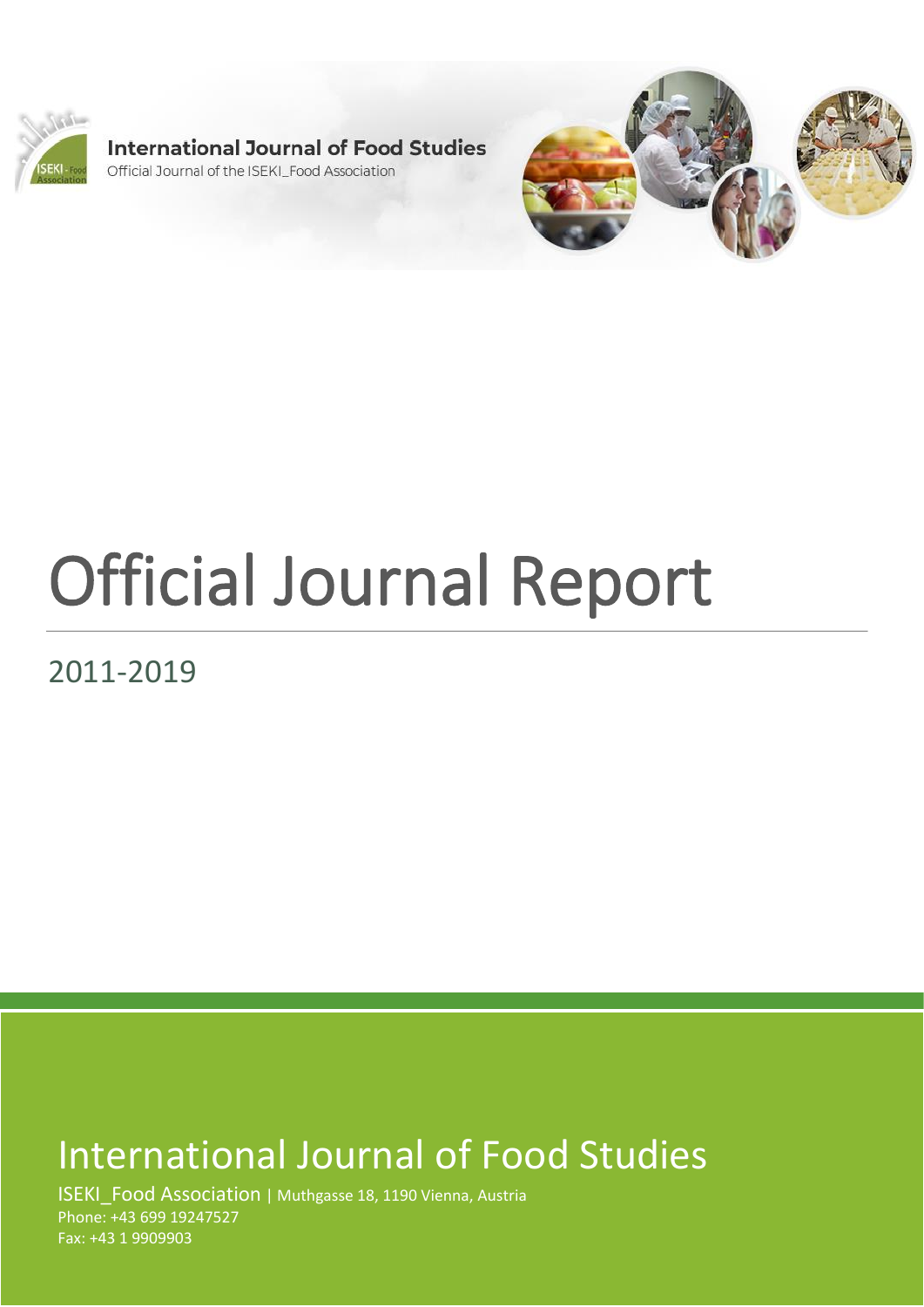

# **EDITORIAL BOARD**

**Editor-in-Chief** Cristina L.M. Silva | Catholic University of Portugal | Portugal

**Vice Editor-in-Chief**  Margarida Cortez Vieira | University of Algarve | Portugal Paulo Sobral | University of São Paulo | Brazil

#### **Associate Editors**

Fabio Napolitano | Università degli Studi della Basilicata | Italy Liliana Tudoreanu | University of Agronomic Sciences and Veterinary Medicine Bucharest | Romania Margarida Cortez Vieira | University of Algarve | Portugal Paulo Sobral | University of São Paulo | Brazil Petras Rimantas Venskutonis | Kaunas University of Technology | Lithuania Rui Costa |Polytechnic Institute of Coimbra | Portugal Rui Cruz | University of Algarve | Portugal Tanaboon Sajjaanantakul |Kasetsart University | Thailand Victoria Jideani | Cape Peninsula University of Technology | South Africa

#### **Copyeditors**

Anna McElhatton | University of Malta | Malta Katherine Flynn | European Association for Food Safety | Belgium Peter Mitchell | University of Ulster | United Kingdom Richard Marshall | Bath Spa University | United Kingdom Sofia Fernandes | University of Exeter | United Kingdom

#### **Layout Editors**

Denise Tavares | Portugal Fátima A. Miller | Catholic University of Portugal | Portugal Jesus Frias | Dublin Institute of Technology | Ireland

#### **Advisory Board**

Afam Jideani | University of Venda | South Africa António Vicente | University of Minho | Portugal Brian McKenna | University College Dublin | Ireland Elisabeth Dumoulin | Paris Institute of Technology for Life | France Ferruh Erdogdu | Ankara University | Turkey Gerhard Schleining |BOKU | Austria Gustavo V. Barbosa-Canovas | Washington State University | United States of America Gustavo Gutiérrez-López | National School of Biological Sciences | Mexico José António Teixeira | University of Minho | Portugal Kristberg Kristbergsson | University of Iceland | Iceland Mustapha El Idrissi | Mohamed Premier University | Morocco Pablo Ribotta | School of Exact Physics and Natural Sciences | Argentina Paul Singh | University of California, Davis | United States Paola Pittia |University of Teramo | Italy Peter Ho | University of Leeds | United Kingdom Pilar Buera | School of Exact and Natural Sciences | Argentina Sam Saguy | Hebrew University of Jerusalem | Israel Teresa Brandão | Catholic University of Portugal | Portugal V. Prakash | Central Food Technological Research Institute | India Venkatesh Meda | University of Saskatchewan | Canada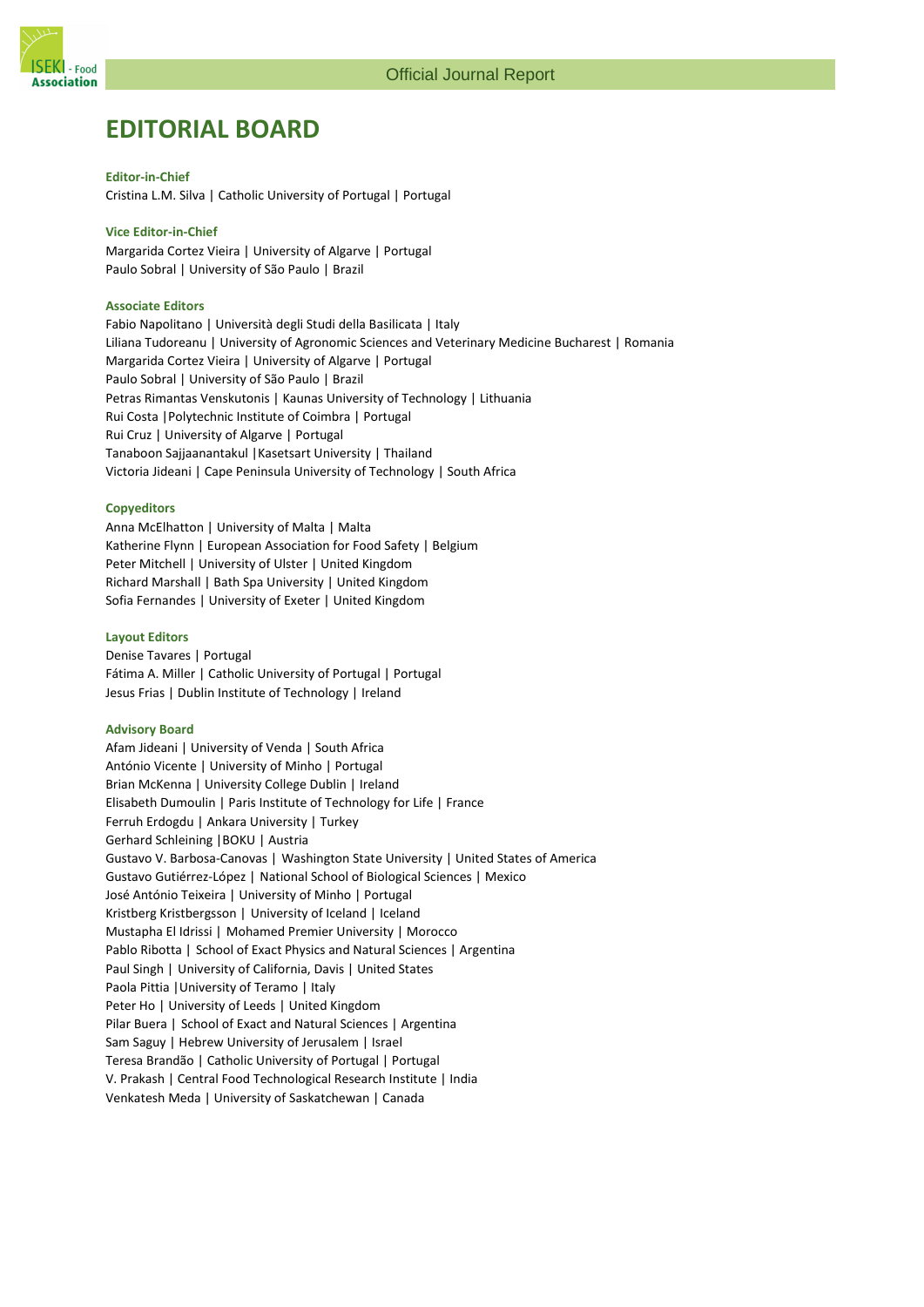# **INDEX**

| 1.1.   |  |  |
|--------|--|--|
| 1.2.   |  |  |
| 1.2.1. |  |  |
| 1.2.2. |  |  |
| 1.2.3. |  |  |
| 1.2.4. |  |  |
|        |  |  |
| 2.     |  |  |
| 2.1.   |  |  |
| 2.2.   |  |  |
| 2.2.1. |  |  |
| 2.2.2. |  |  |
| 3.     |  |  |
| 3.1.   |  |  |
| 3.2.   |  |  |
| 4.     |  |  |
| 5.     |  |  |
| 5.1.   |  |  |
| 5.2.   |  |  |
|        |  |  |
| 6.1.   |  |  |
| 6.2.   |  |  |
| 6.3.   |  |  |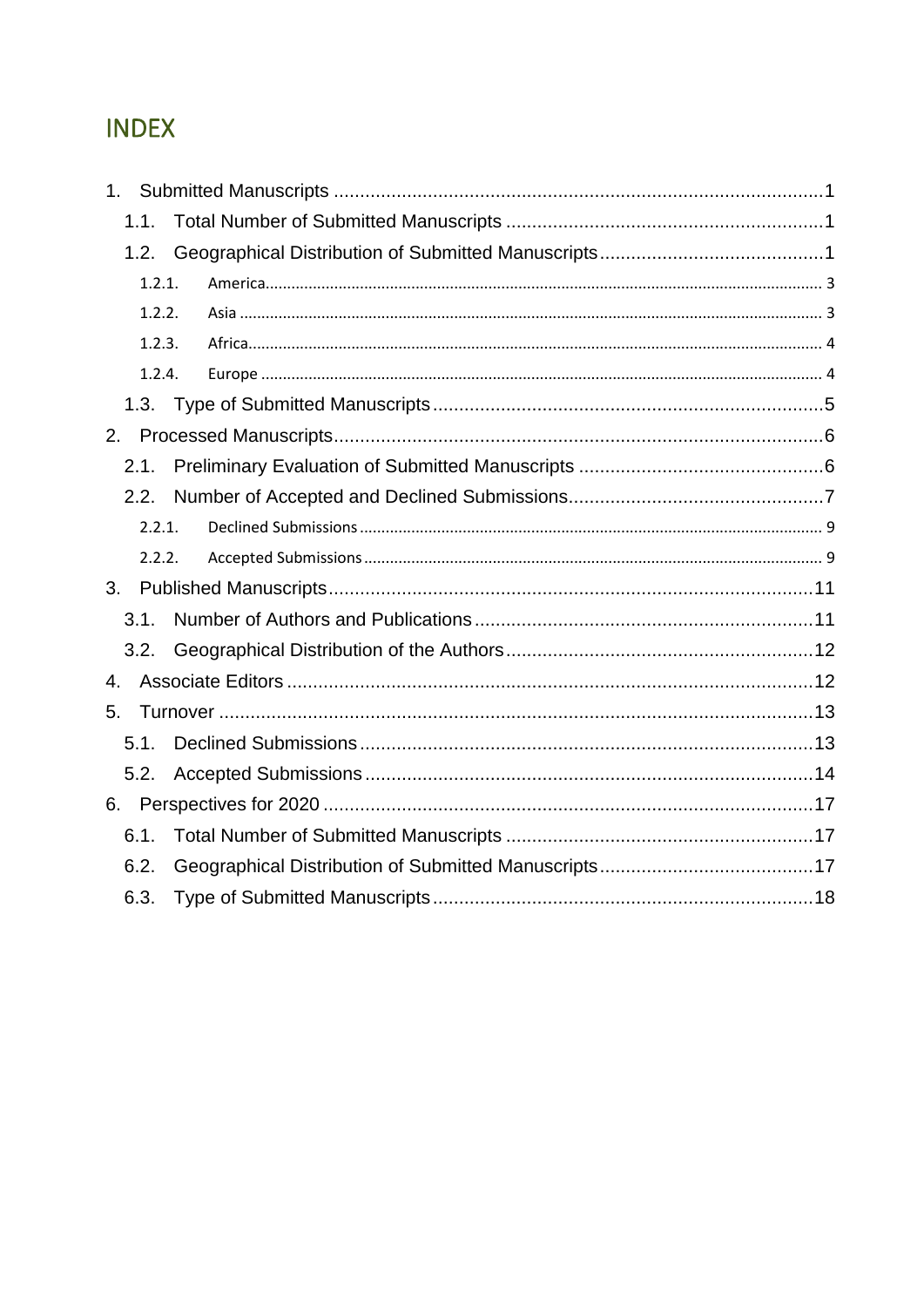

# <span id="page-3-0"></span>1. Submitted Manuscripts

# <span id="page-3-1"></span>1.1. Total Number of Submitted Manuscripts

The total number of the International Journal of Food Studies (IJFS) submitted manuscripts, between 2011 and 2019, is presented in the graph below (Figure 1).





In 2015 the IJFS registered the lowest number of submitted manuscripts, while in 2018, after indexing in Scopus, the highest number of submissions was registered (111 submissions). From 2018 to 2019, the number of submitted manuscripts decreased by 19,8%. This is explained by the introduction, in March 2019, of an Article Publishing Charge (APC).

# <span id="page-3-2"></span>1.2. Geographical Distribution of Submitted Manuscripts

A data analysis about the geographical distribution of submitted manuscripts during the period from 2011 till 2019 reported the following results (Figures 2 and 3).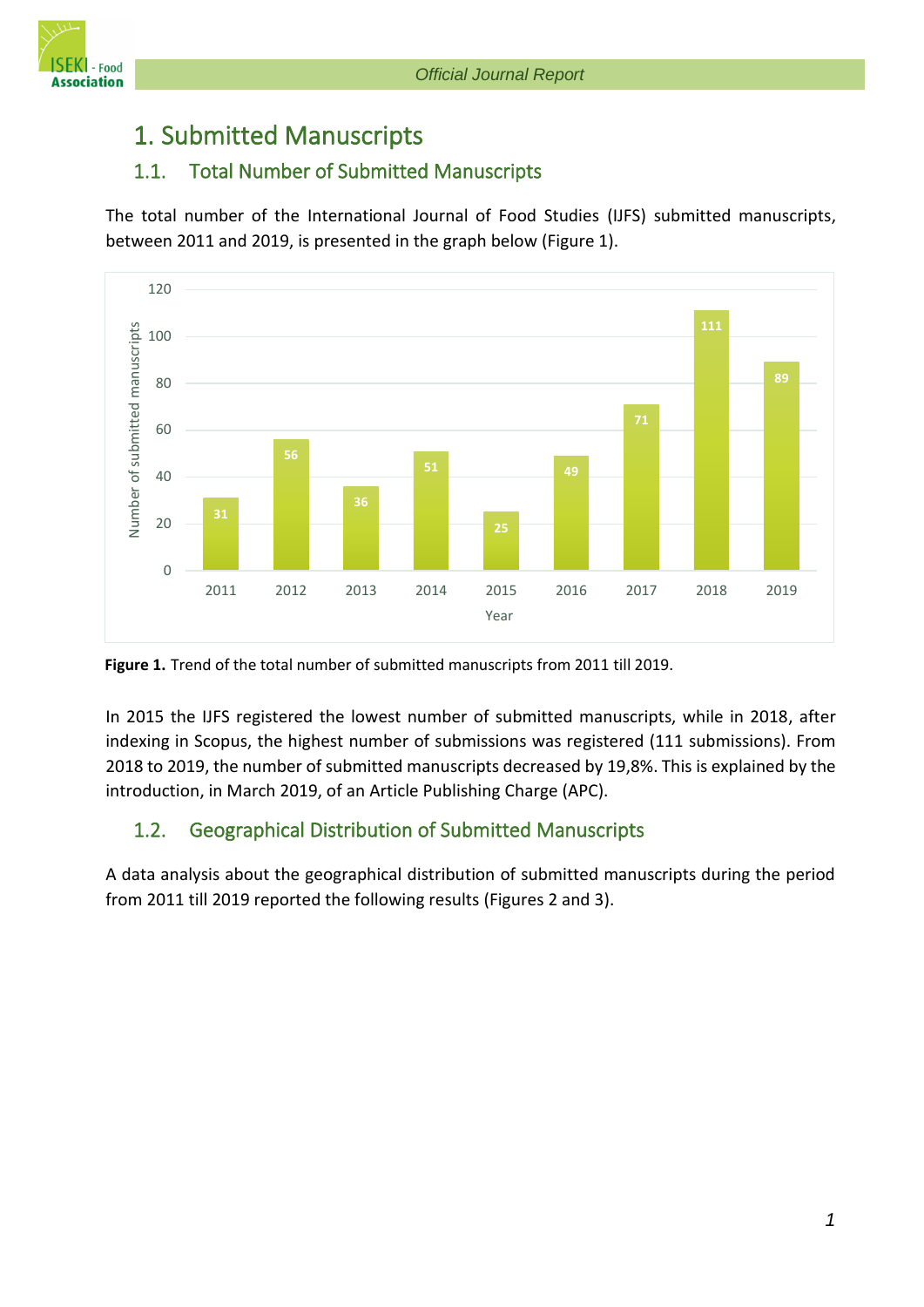



**Figure 3.** Percentage of the geographical distribution of submitted manuscripts from 2011 till 2019.



**Figure 2.** Geographical distribution of the total number of submitted manuscripts per continent.

In 2011, most of the manuscripts were submitted by Europe (26% by Central and Eastern Europe, 19% by Western Europe), while a percentage of 13% represented the manuscripts submitted by Asia. The trend in 2019 changed, and Asia registered the highest number of submitted manuscripts (69%), while Europe showed an 8% of the total submissions (a percentage of 6% by Western Europe and 2% by Central and Eastern Europe). The growth of the Asian submitted manuscripts was 56% from 2011 to 2019.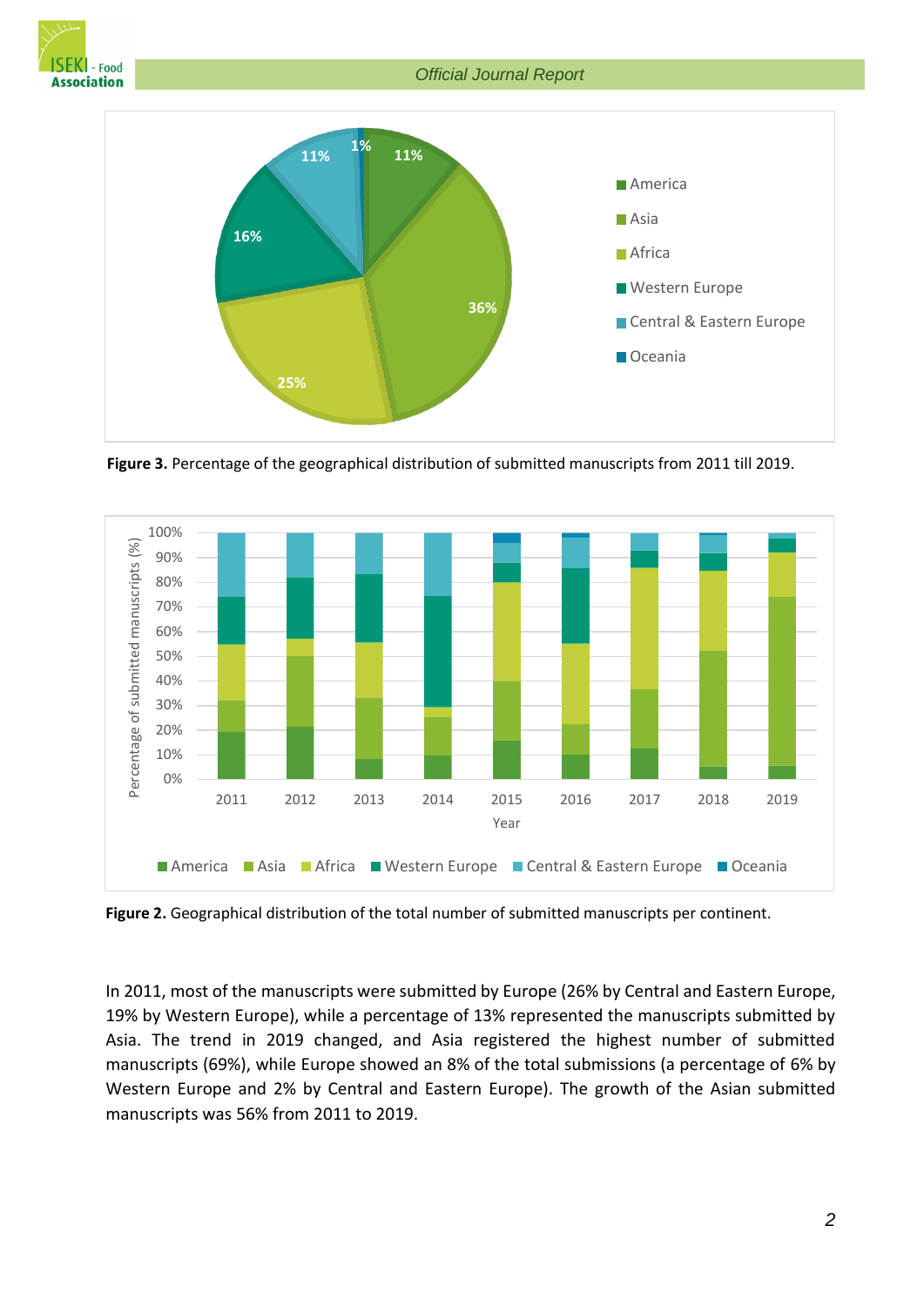

# <span id="page-5-0"></span>1.2.1. America





**Figure 4.** Geographical distribution of submitted manuscripts from America.

# <span id="page-5-1"></span>1.2.2. Asia

Figure 5 presents the submitted manuscripts from different Asian countries from 2011 to 2019.



**Figure 5.** Geographical distribution of submitted manuscripts from Asia.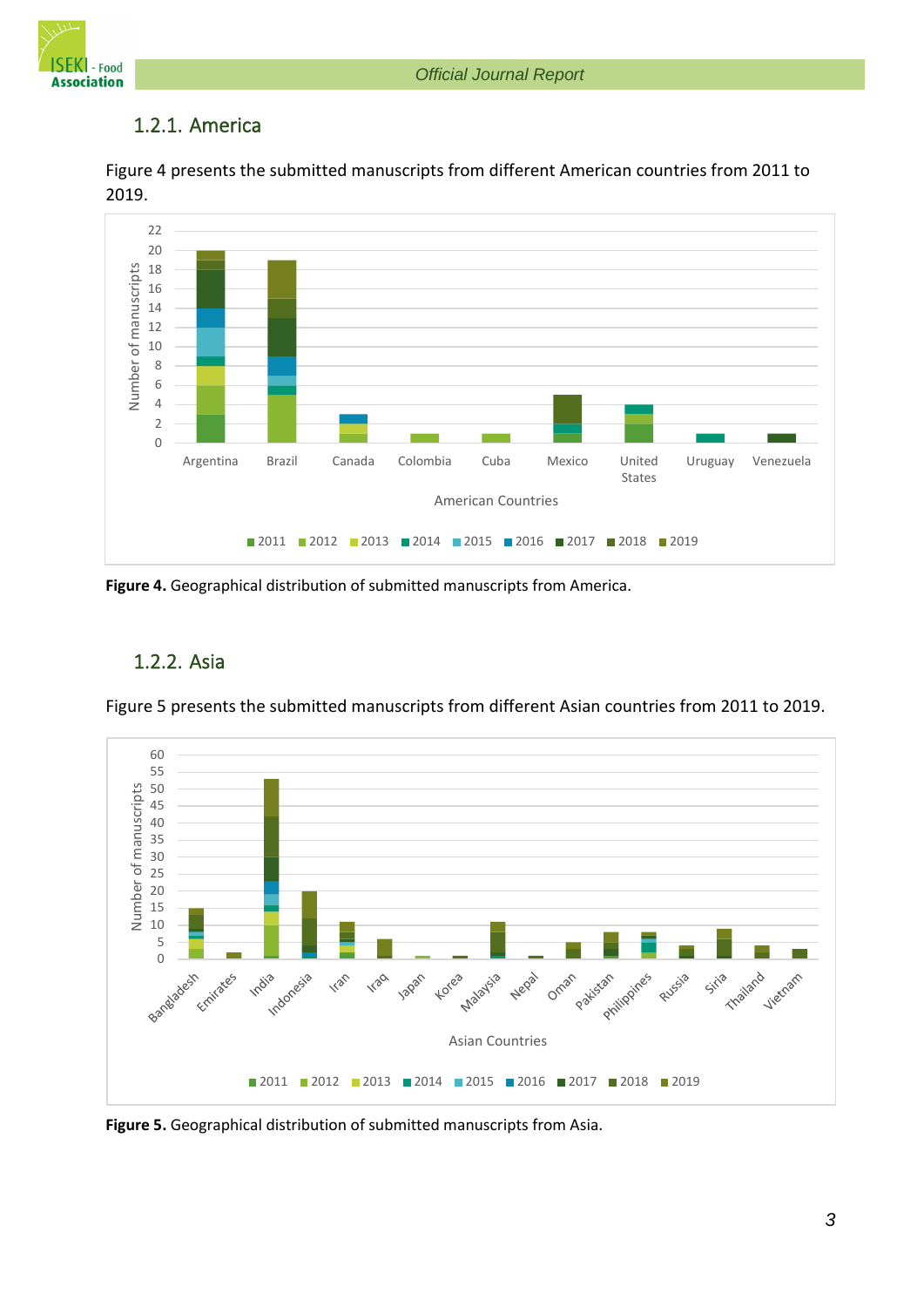*Official Journal Report*



# <span id="page-6-0"></span>1.2.3. Africa



Figure 6 presents the submitted manuscripts from different African countries from 2011 to 2019.

**Figure 6.** Geographical distribution of submitted manuscripts from Africa.



# <span id="page-6-1"></span>1.2.4. Europe

Figure 7 presents the submitted manuscripts from different European countries from 2011 to 2019.

**Figure 7.** Geographical distribution of submitted manuscripts from Europe.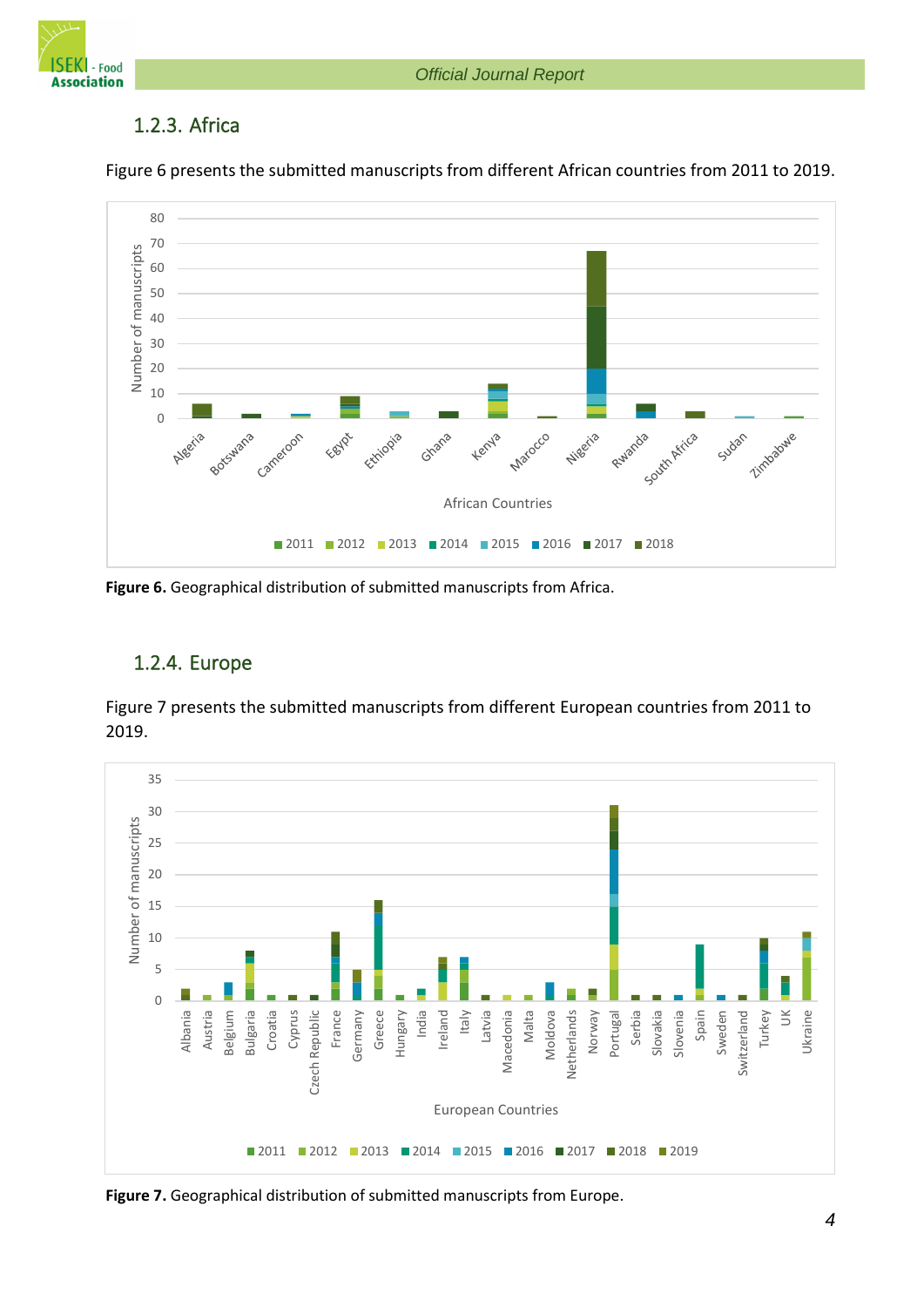

# <span id="page-7-0"></span>1.3. Type of Submitted Manuscripts

The International Journal of Food Studies publishes manuscripts about several topics about food. For this reason, it is possible to consider four main categories:

- **Education Methods:** methods, including Life Long Learning and e-learning;
- **Research and Application:** in academia, research and industry;
- **Critical Reviews of Scientific Literature:** by researchers, students, invited authors;
- **Exchange of Views and Opinions of a Scientific Nature:** including testimonies on career experiences in Food Industry/Research/Education (required skills, challenges, and successes).

Figure 8 shows that the majority of the manuscripts belong to the category **"Research and Application"**, that reached 92% in 2017 and 90% in 2019.



**Figure 8.** Percentage of the different categories of manuscripts between 2011 and 2019.

Figure 9 underlines the prevalence of submitted manuscripts for the category **"Research and Application"** between 2011 and 2019.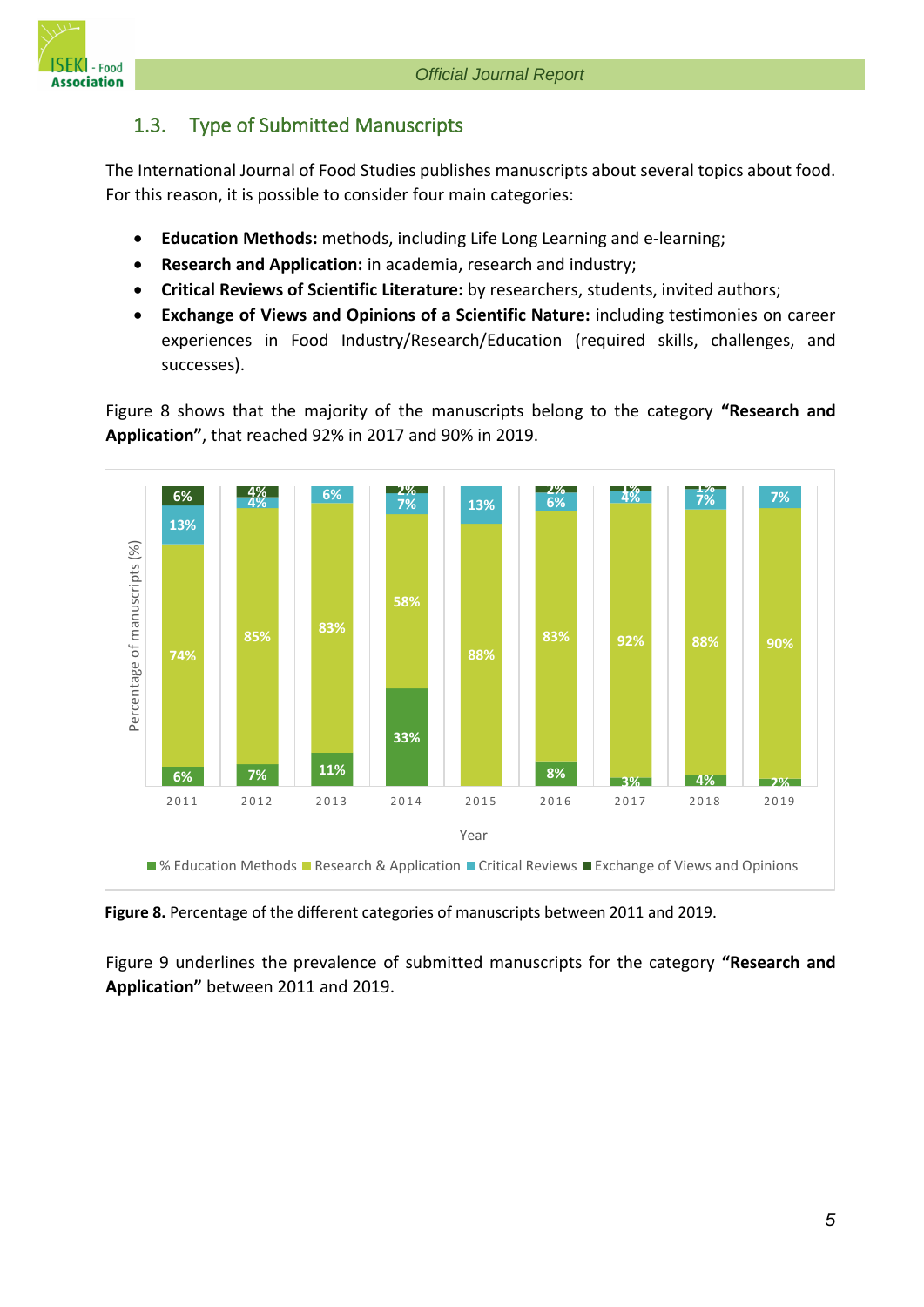



**Figure 9.** Percentage of submitted manuscripts per category.

# <span id="page-8-0"></span>2. Processed Manuscripts

#### <span id="page-8-1"></span>2.1. Preliminary Evaluation of Submitted Manuscripts

The following graph shows all the submitted manuscripts and the number of the directly rejected and forwarded for review process, after the preliminary evaluation (Figure 10).



**Figure 10.** Number of directly rejected and forwarded for review process manuscripts.

The collected data registered a balance between the directly rejected manuscripts and those forwarded for the review process. In 2019, a balance between directly rejected manuscripts and forwarded for the review process is observed.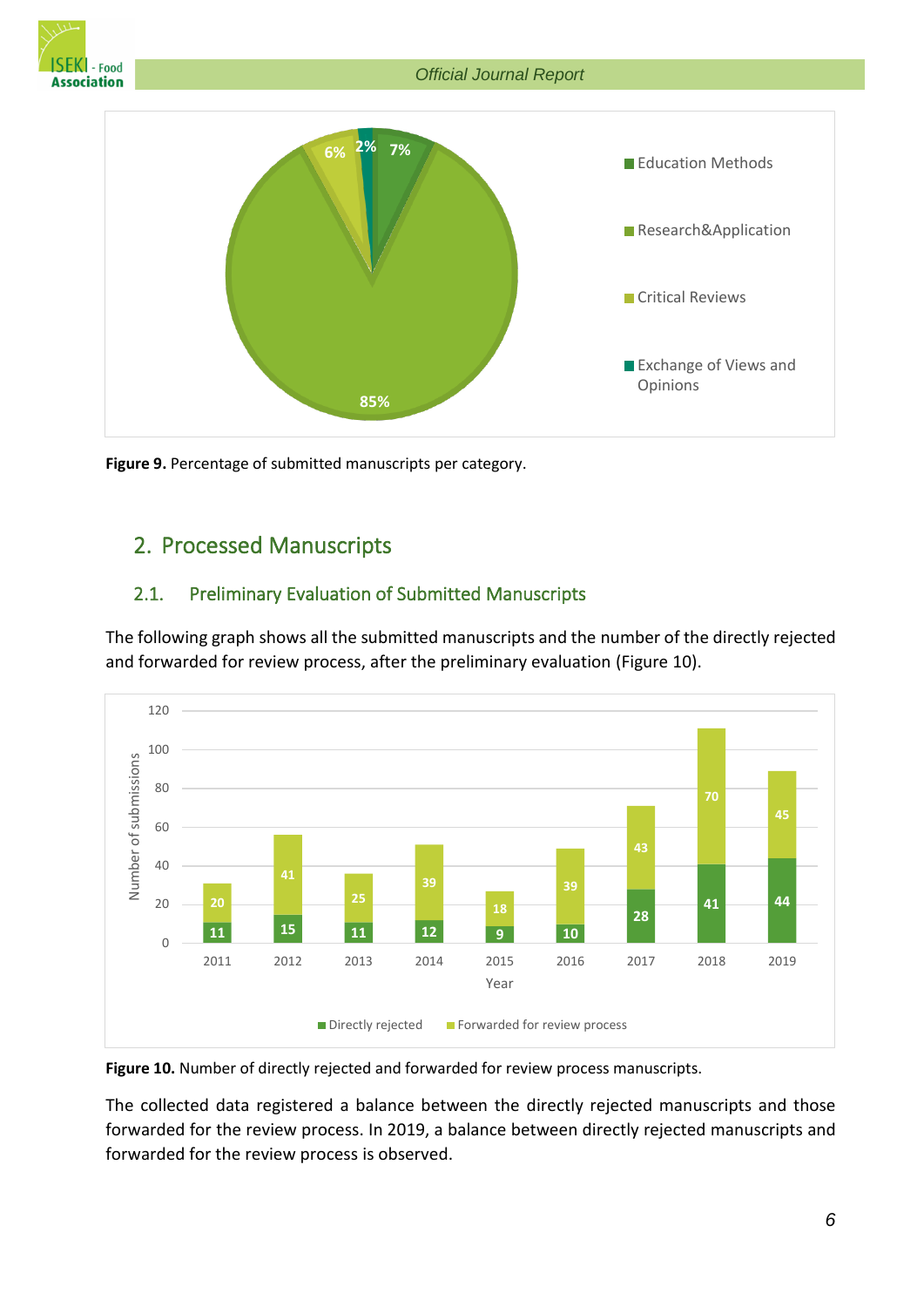

#### <span id="page-9-0"></span>2.2. Number of Accepted and Declined Submissions

The following stage was to analyse the number of positive and negative decisions. The graph below presents the number of rejected submissions and accepted submissions (Figure 11).





An increasing number of rejected submissions and a decreasing number of accepted submissions was observed from 2011 to 2019. The IJFS registered 17 rejected submissions in 2011 and 61 in 2019, which means a growth in negative decisions.



**Figure 12.** Trend of decision on submitted manuscripts percentage, calculated on the total of submissions between 2011 and 2019.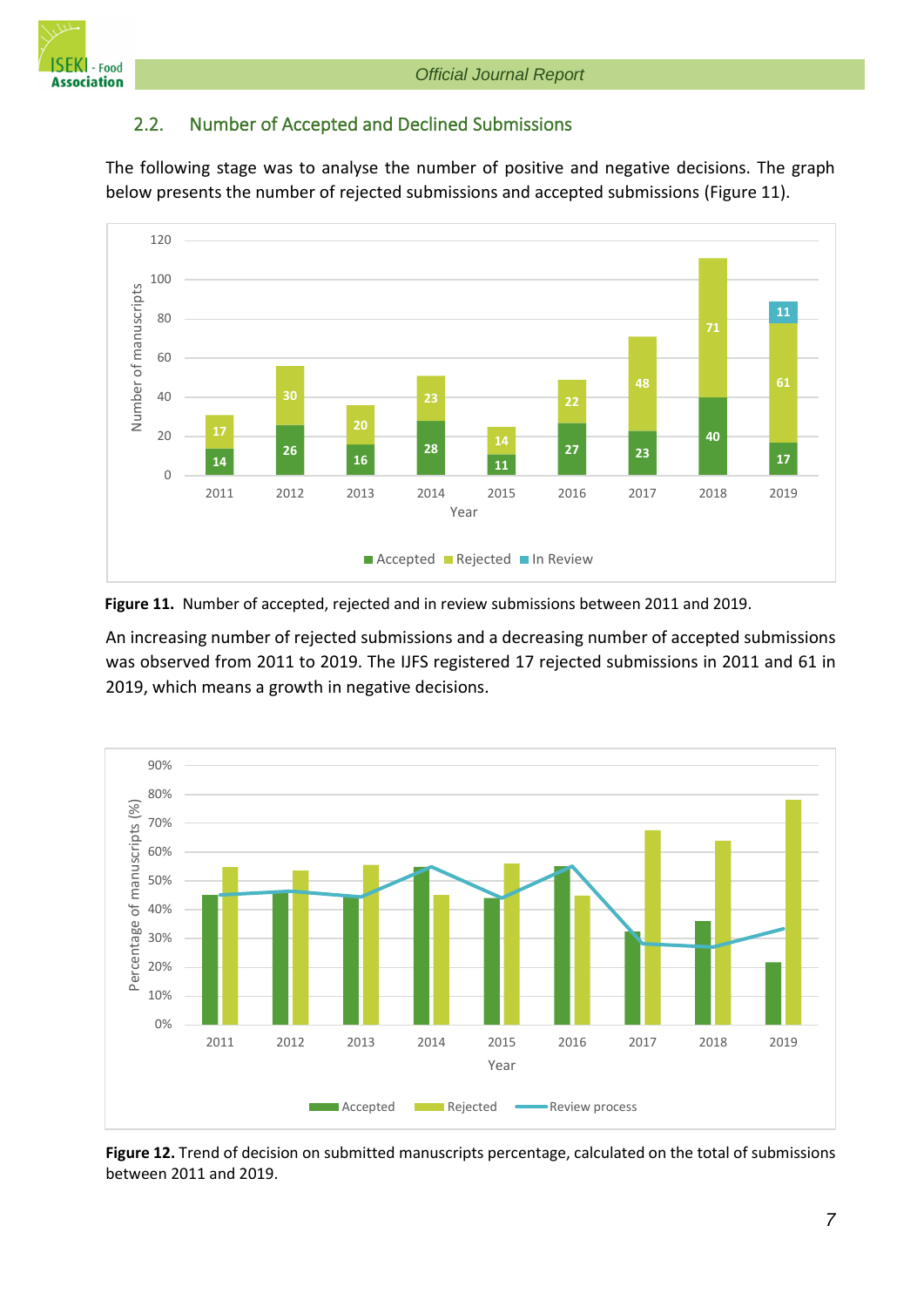



Figures 13 and 14 present the geographical distribution of the total number of decisions from 2011 till 2019.

**Figure 13.** Total number of accepted and rejected manuscripts per continent.



**Figure 14.** Number of accepted and rejected manuscripts per continent from 2011 till 2019.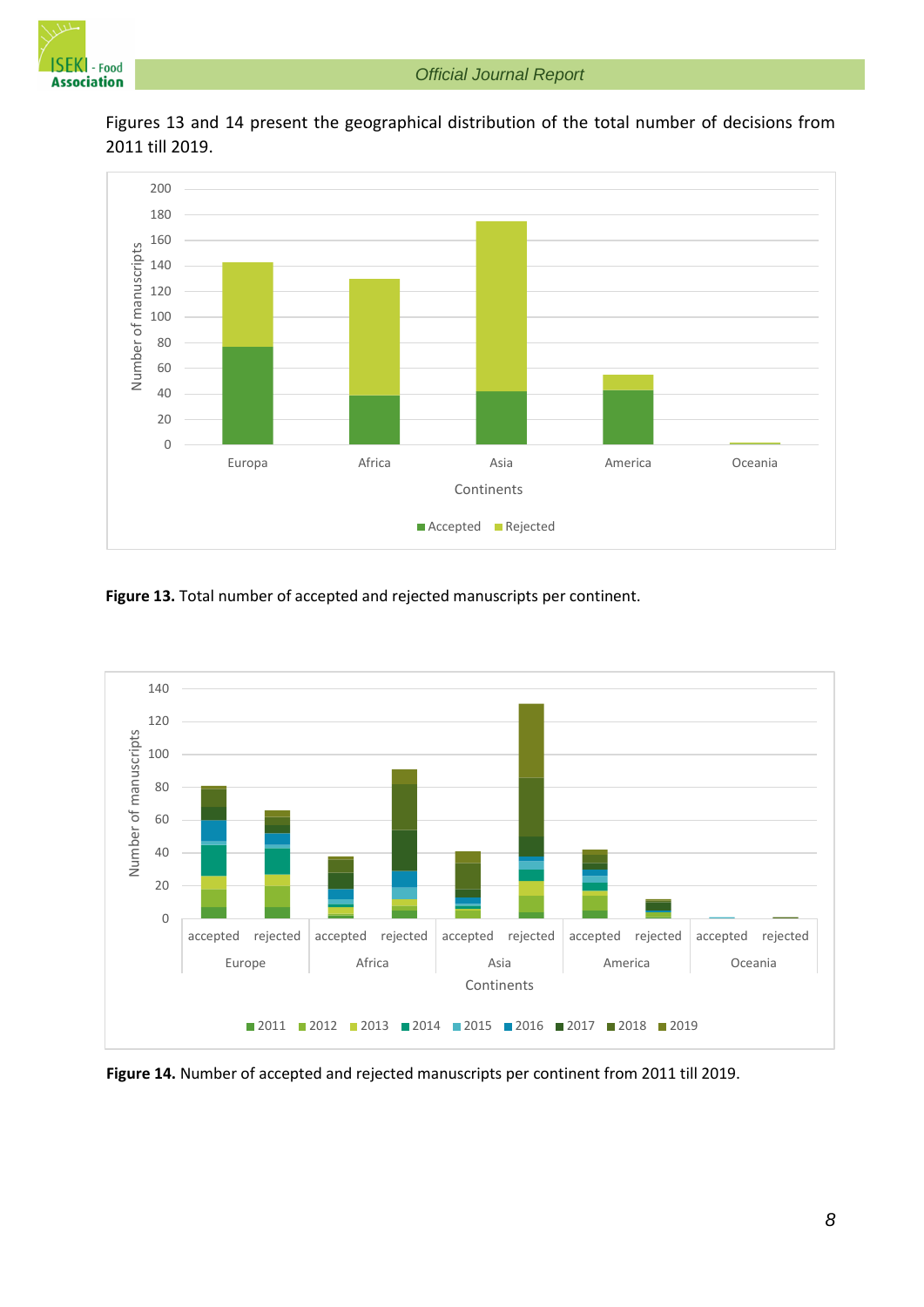

#### <span id="page-11-0"></span>2.2.1. Declined Submissions





**Figure 15.** Number of directly rejected submissions and rejected submissions after the review process.

A similar trend and balance between the two analysed categories were observed until 2017. From 2018, the number of submissions increased, being possible to increase the degree of exigence.

#### <span id="page-11-1"></span>2.2.2. Accepted Submissions

After the first analysis by the *Editor-in-Chief* team, the review process of the submitted manuscripts includes different steps of revisions. Some manuscripts need a major number of revisions, while others need minor before being accepted. Figure 16 shows the distinction major and minor revisions reported to the authors.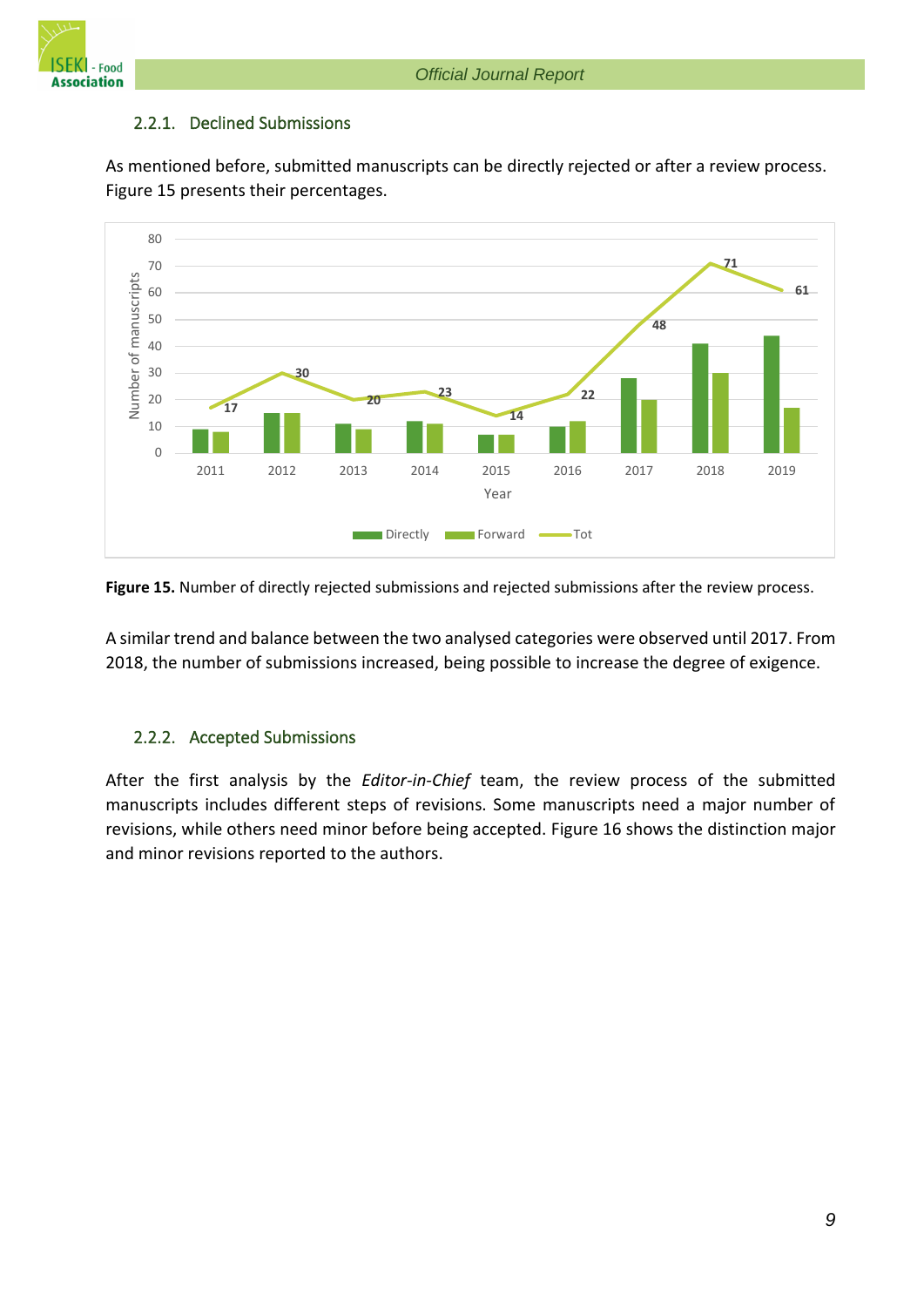



**Figure 16.** Percentage of submissions with a major number of revisions and submissions with a minor number of revisions.

From the percentages shown in the graph, it can be observed that in the first two years (2011 and 2012) and in the last 2019 the submissions were subject to many revisions.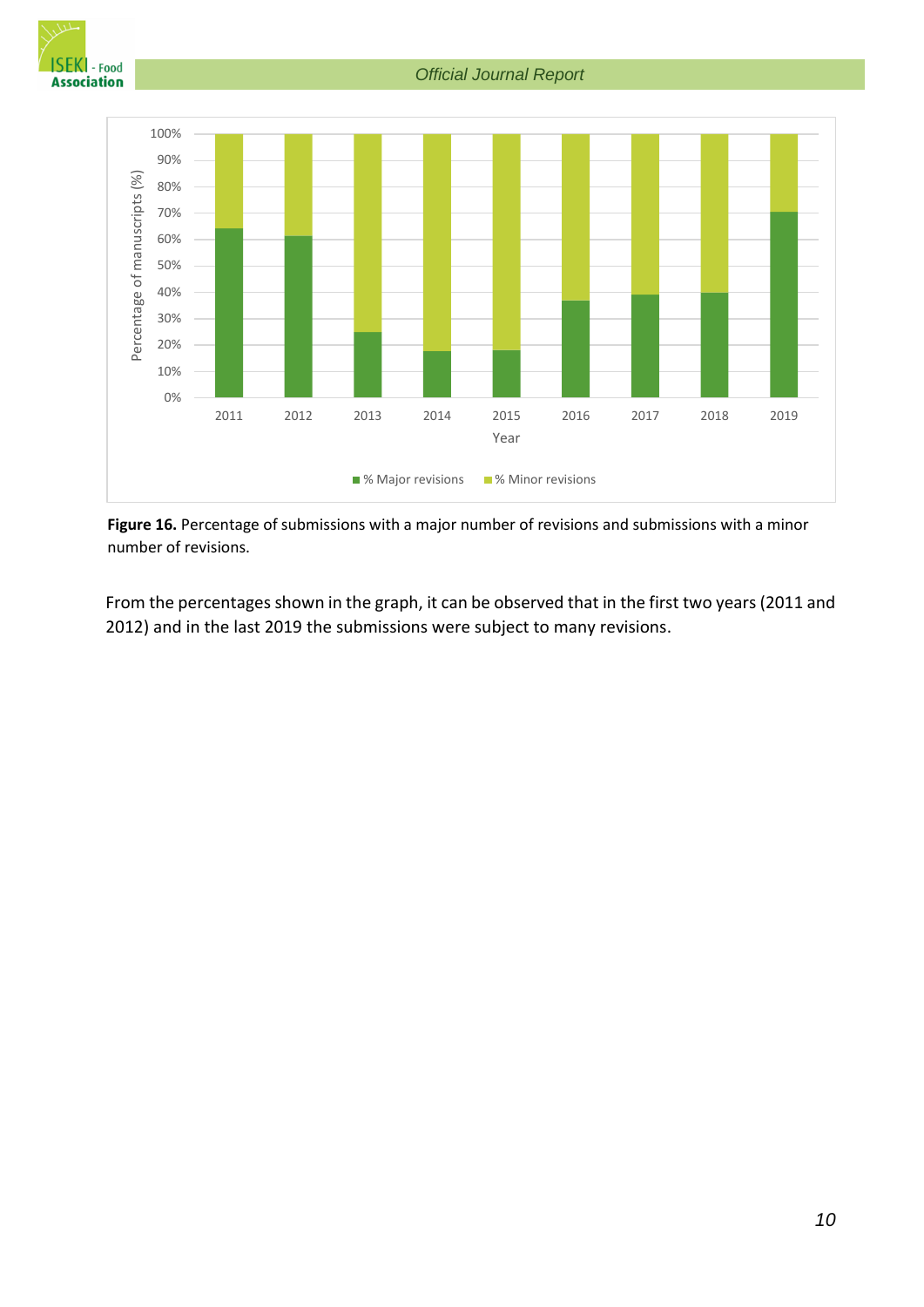

# <span id="page-13-0"></span>3. Published Manuscripts

#### <span id="page-13-1"></span>3.1. Number of Authors and Publications



\*Other: all the minor countries in terms of number of publications and authors, different from the countries shown in the graph.

**Figure 17.** Number of authors and publications per country.

The collected data about the total number of authors and publications present a varied pattern (Figure 17). In the graph, "Others" represents the sum of all countries which have a small number of authors and publications, compared with those showed. Portugal, Nigeria, and Argentina reported higher number of authors and publications.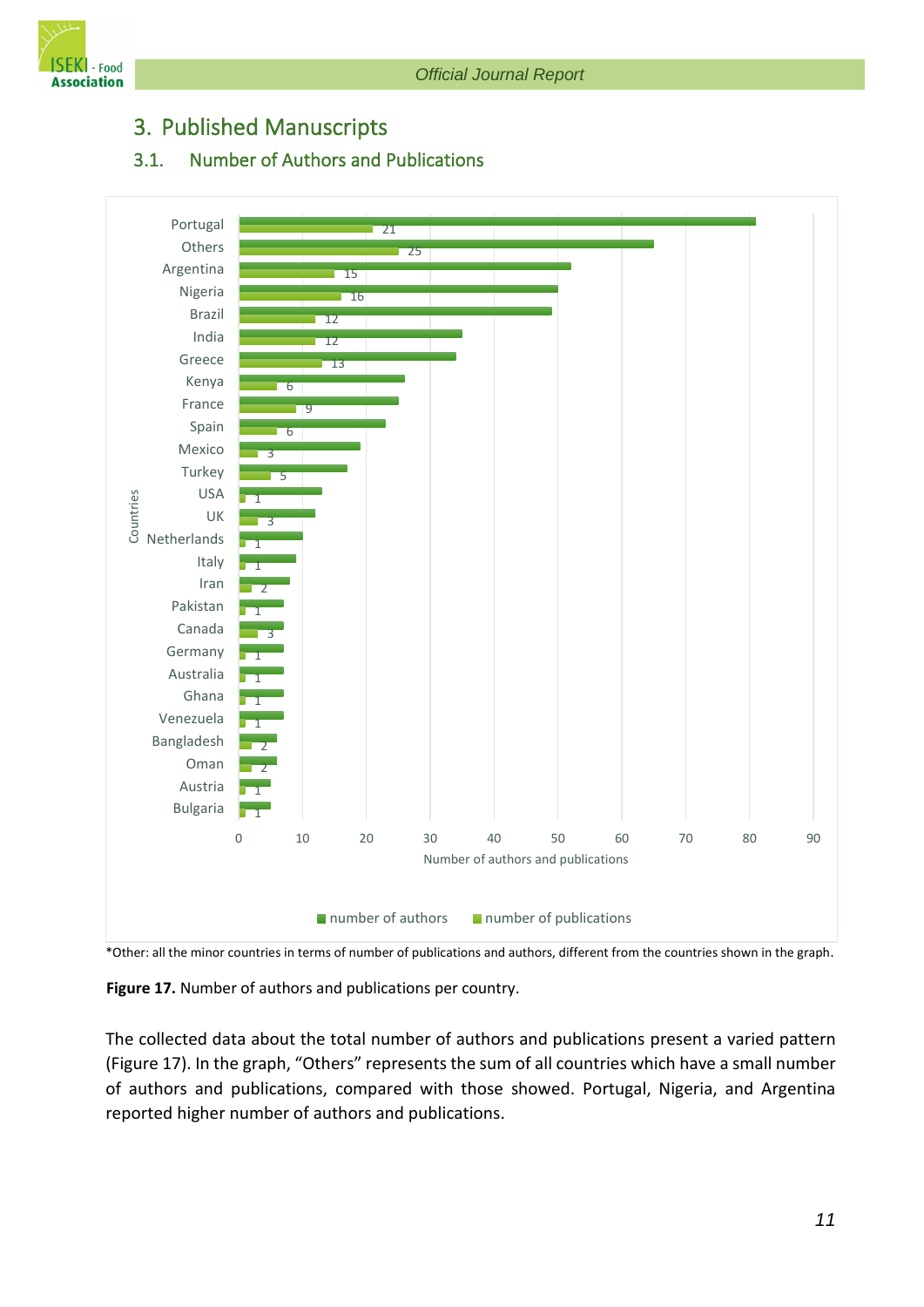*Official Journal Report*



<span id="page-14-0"></span>

3.2. Geographical Distribution of the Authors

**Figure 18.** Geographical distribution of the authors between 2011 and 2019.

The geographical distribution of the authors is shown in Figure 18. From 2011 to 2019 there was a significant change in the pattern.

# <span id="page-14-1"></span>4. Associate Editors

Figure 19 presents the distribution of workload among 13 different Associate Editors.



**Figure 19.** Assigned manuscripts to 13 different Associate Editors.

Associate Editors are indicated by numbers to keep anonymity.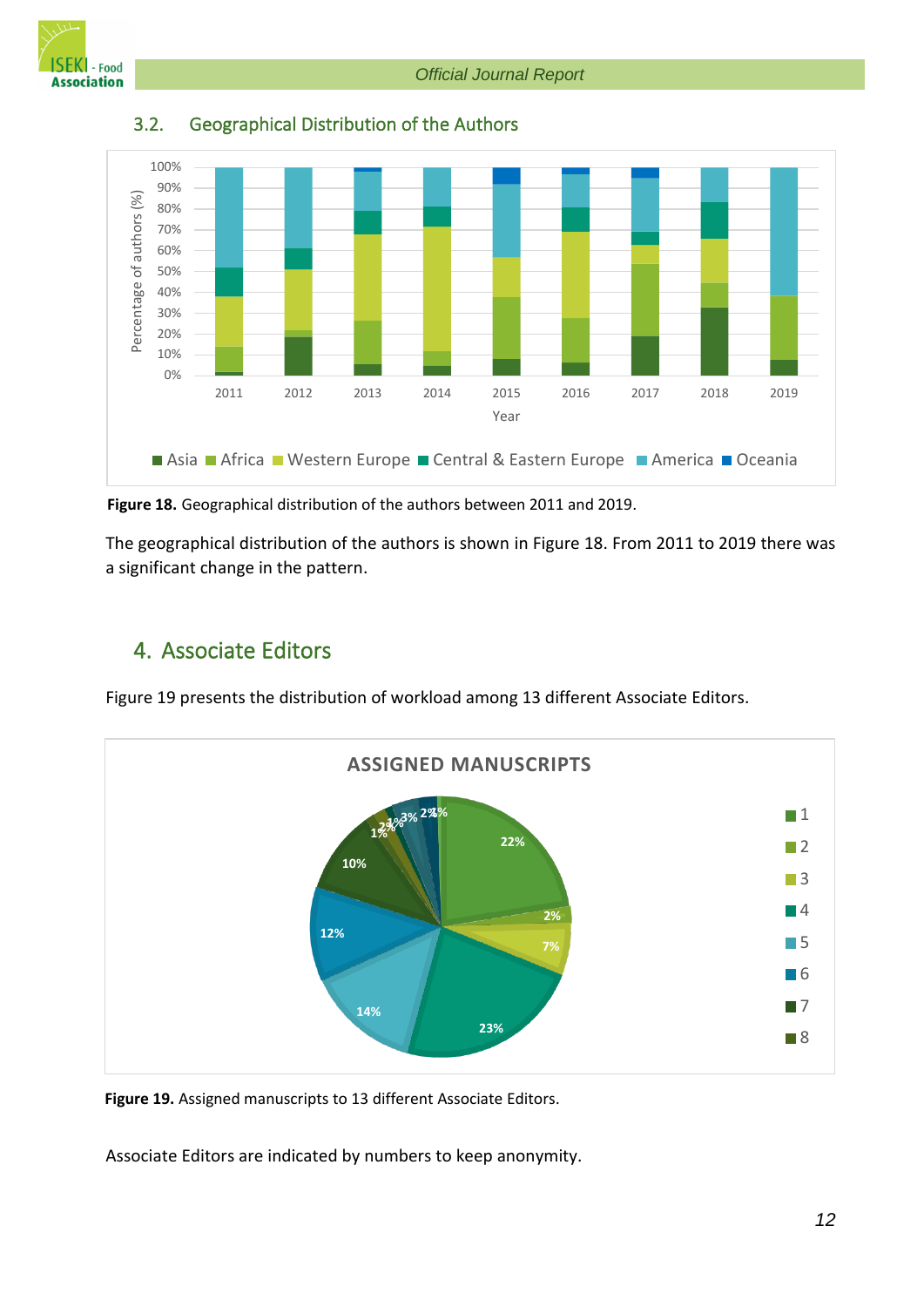

# <span id="page-15-0"></span>5. Turnover

The time between publication phases is following analysed according to the main steps:

- Date of submission
- Assignment of Associate Editors
- Start of review process
- First editor decision
- Final editor decision
- **Copyediting**
- Proofreading
- Publishing

The following figures present a mean period needed for each step, considering every year from 2011 to 2019.

#### <span id="page-15-1"></span>5.1. Declined Submissions

Figure 20 presents the mean period (months) needed from the first step, the submission of manuscript, to the final decision for declining the manuscript.



**Figure 20.** Mean period from manuscript's submission to rejection.

Figure 21 shows the time needed to assign the manuscripts to Associate Editors (a), start the review process (b), take the first decision (c) and make the final decision (d).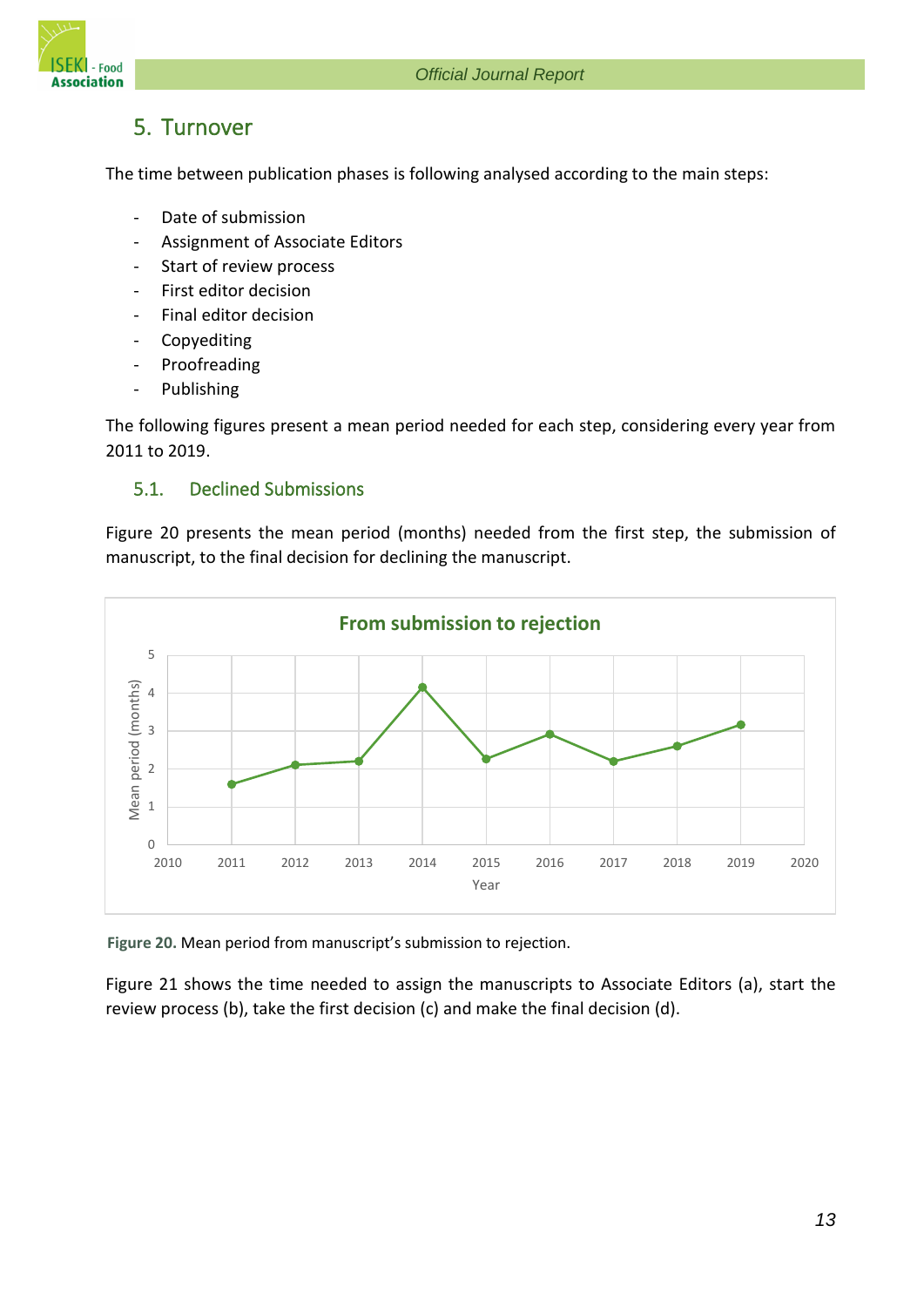



**Figure 21.** Mean period between the different steps from the submission to the editors' final decision (declined submissions).

#### <span id="page-16-0"></span>5.2. Accepted Submissions

Figure 22 presents the mean period needed from submission to the final decision (a) and publishing (b).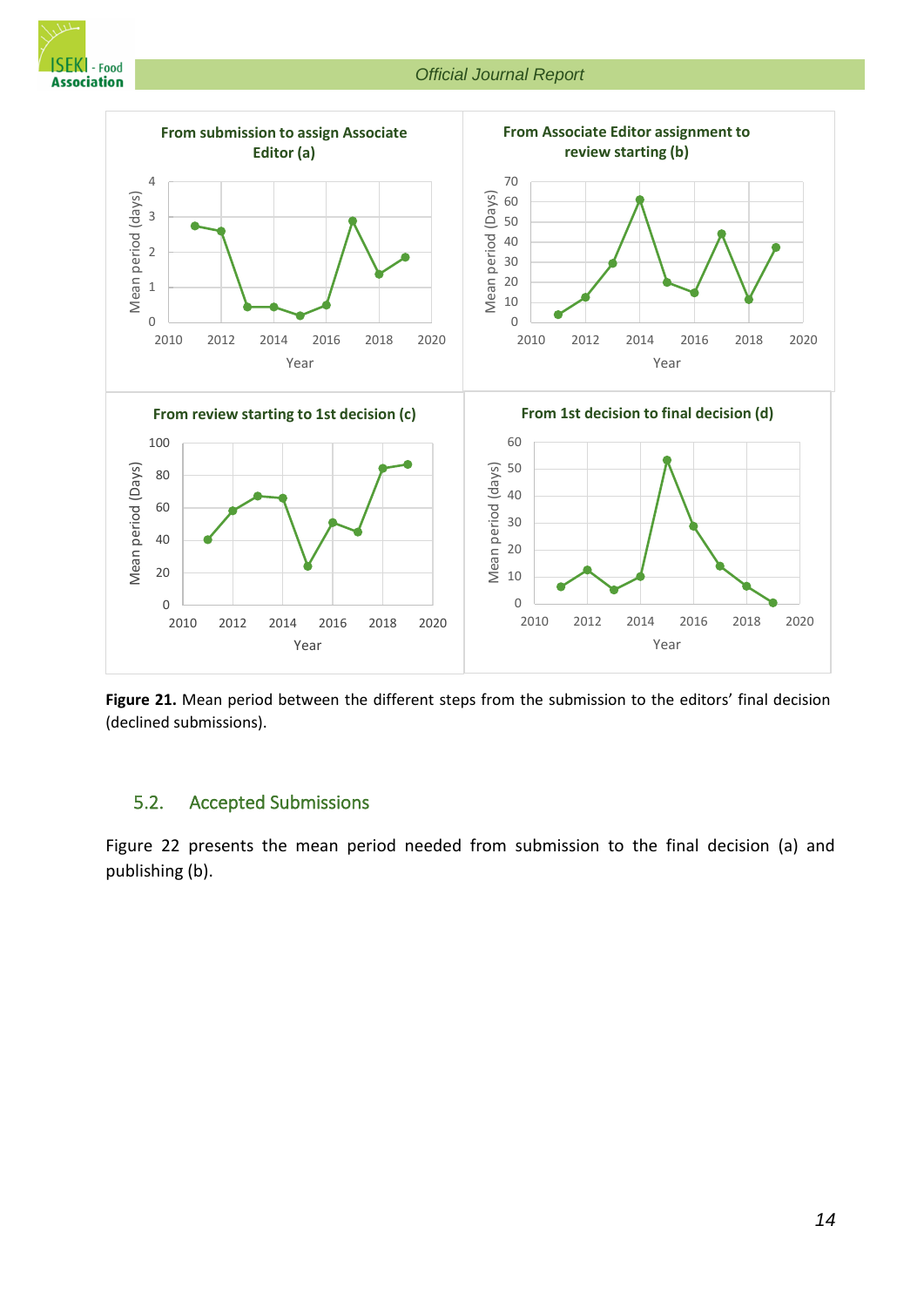

*Official Journal Report*



**Figure 22.** Mean period between the date of submission and the date of the editors' final decision (a) and publishing (b).

Figure 23 shows the time needed to assign the manuscripts to Associate Editors (a), start the review (b), take the first decision (c) and make the final decision (d).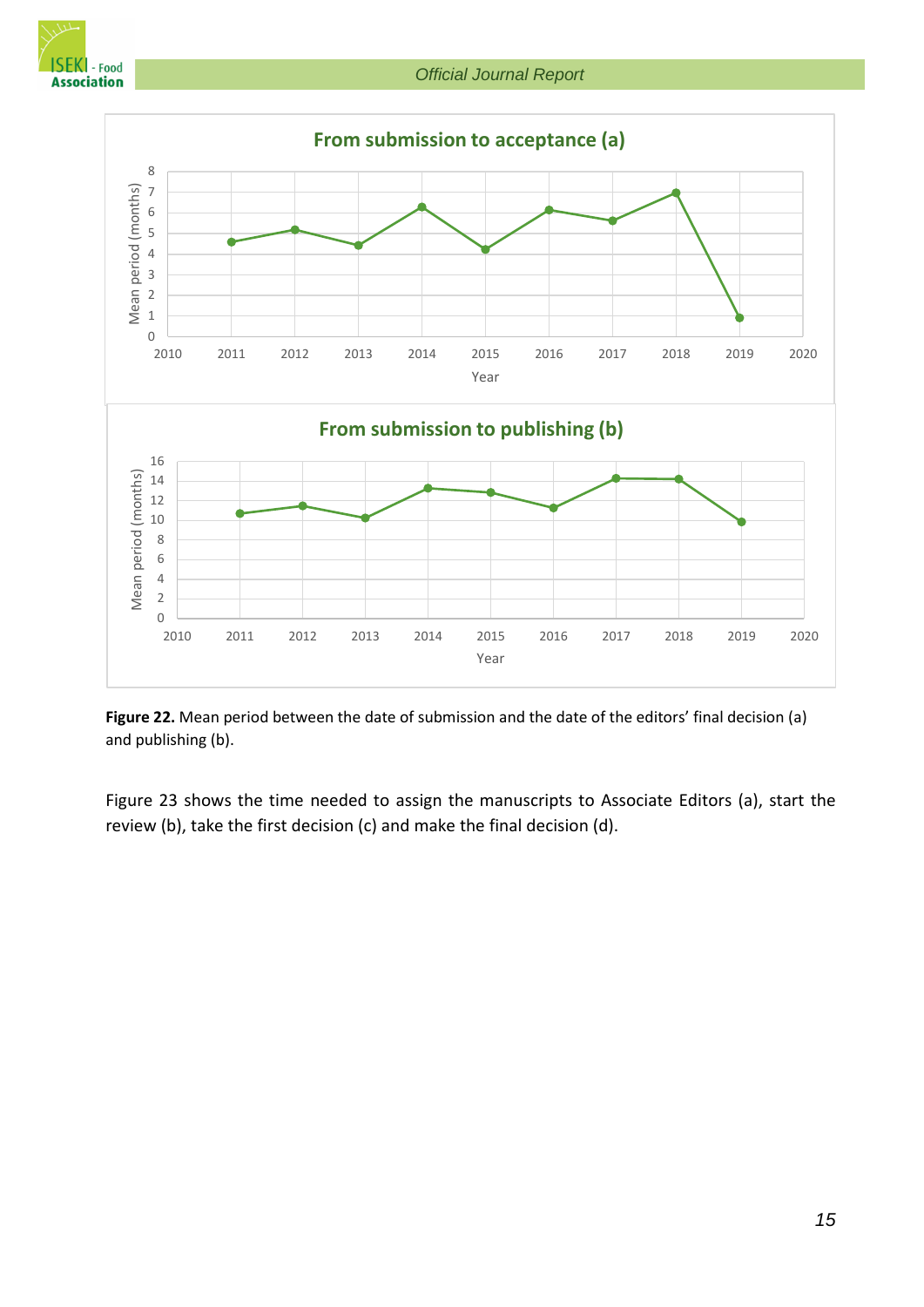



**Figure 23.** Mean period between the different steps from the submission to the editors' final decision (accepted submissions).

After the final decision, Figure 24 shows that accepted manuscripts proceed with other steps: copyediting phase (a), the pdf of the available article (b).



**Figure 24.** Mean period from final decision to copyediting (a) and from copyediting to pdf (b).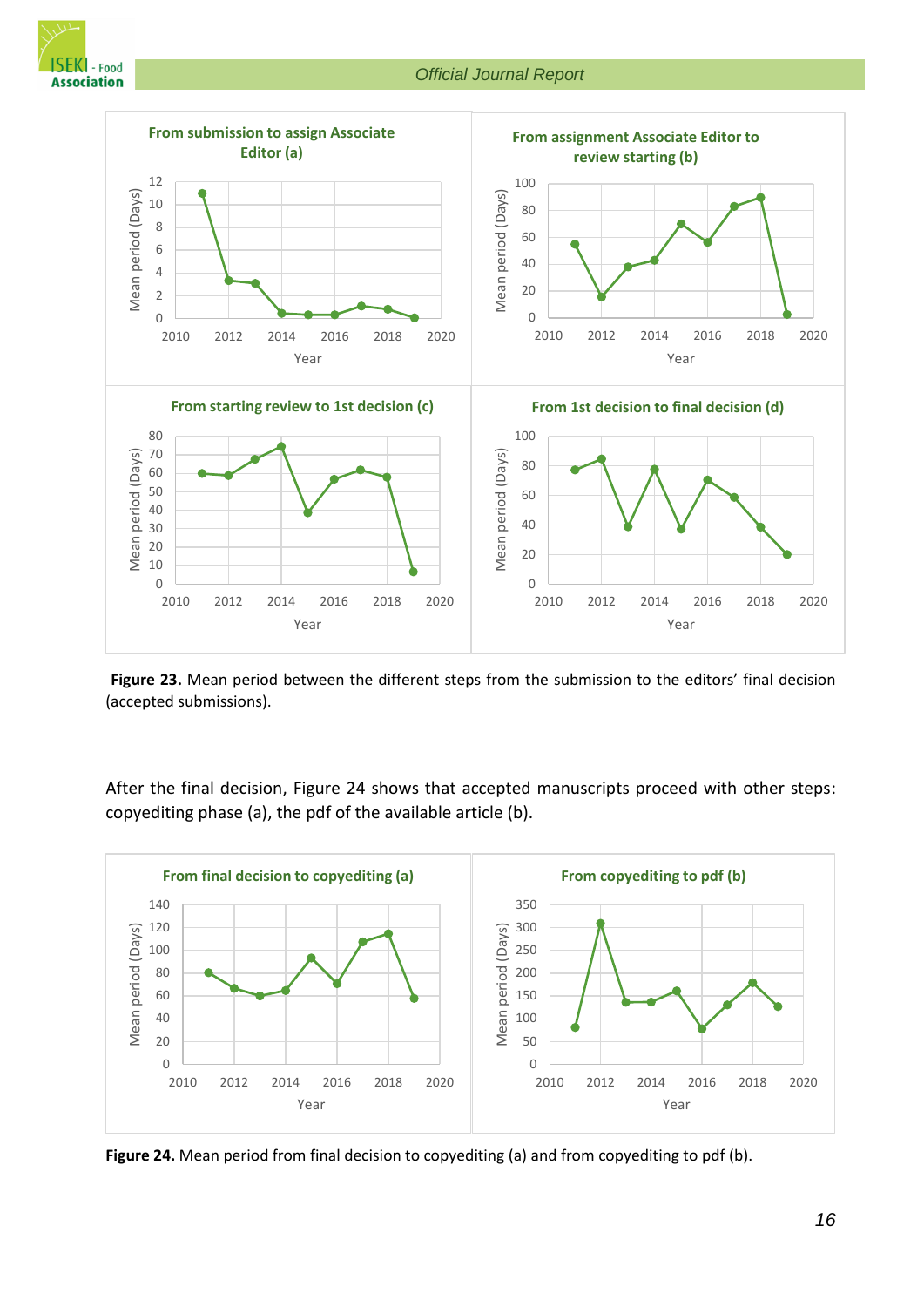

# <span id="page-19-0"></span>6. Perspectives for 2020

Some data about 2020, from January to June can give the possibility to have a brief overview of the IJFS activities in the current year. To have a clearer idea of the journal trend, the collected data from 2020 will be compared with collected data from 2019.



# <span id="page-19-1"></span>6.1. Total Number of Submitted Manuscripts

**Figure 25.** Total number of manuscripts till June 2020, compared with collected data from 2019.

# <span id="page-19-2"></span>6.2. Geographical Distribution of Submitted Manuscripts



**Figure 26.** Comparison of the geographical distribution of the submitted manuscripts between 2019 (a) and 2020 (b), from January to June.